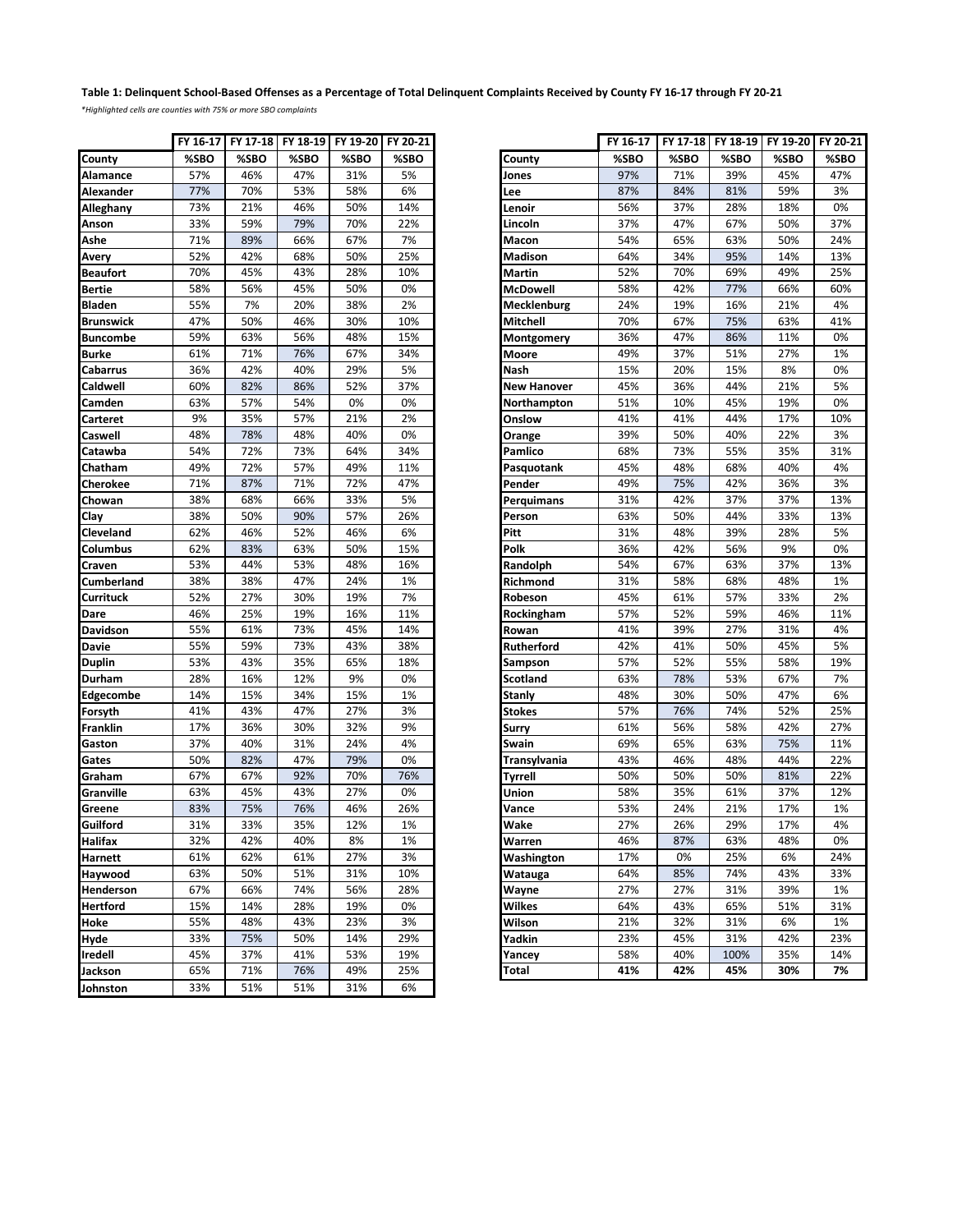|                  | FY 16-17         | FY 17-18         | FY 18-19         | FY 19-20         | FY 20-21         |                       |
|------------------|------------------|------------------|------------------|------------------|------------------|-----------------------|
| <b>County</b>    | <b>Total SBO</b> | <b>Total SBO</b> | <b>Total SBO</b> | <b>Total SBO</b> | <b>Total SBO</b> | <b>Total % Change</b> |
| <b>Bertie</b>    | 19               | 15               | 5                | 12               | 0                | $-100%$               |
| <b>Camden</b>    | 5                | 8                | 7                | 0                | 0                | $-100\%$              |
| <b>Caswell</b>   | 25               | 39               | 14               | 19               | 0                | $-100%$               |
| Gates            | 5                | 14               | 8                | 11               | 0                | $-100%$               |
| <b>Granville</b> | 42               | 22               | 12               | 16               | $\mathbf{0}$     | $-100\%$              |
| <b>Hertford</b>  | 8                | 10               | 13               | 16               | 0                | $-100\%$              |
| Lenoir           | 100              | 56               | 32               | 26               | $\mathbf{0}$     | $-100%$               |
| Northampton      | 32               | 5                | 13               | 18               | $\mathbf{0}$     | $-100%$               |
| Polk             | 10               | 11               | 20               | 7                | 0                | $-100\%$              |
| <b>Warren</b>    | 18               | 13               | 27               | 14               | 0                | $-100%$               |
| Statewide        | 10,397           | 10,198           | 9.211            | 7,963            | 1,749            | $-83%$                |

**Table 2: Top 10 Counties with Largest Decrease in Delinquent School-Based Complaints Received FY 16-17 through FY 20-21**